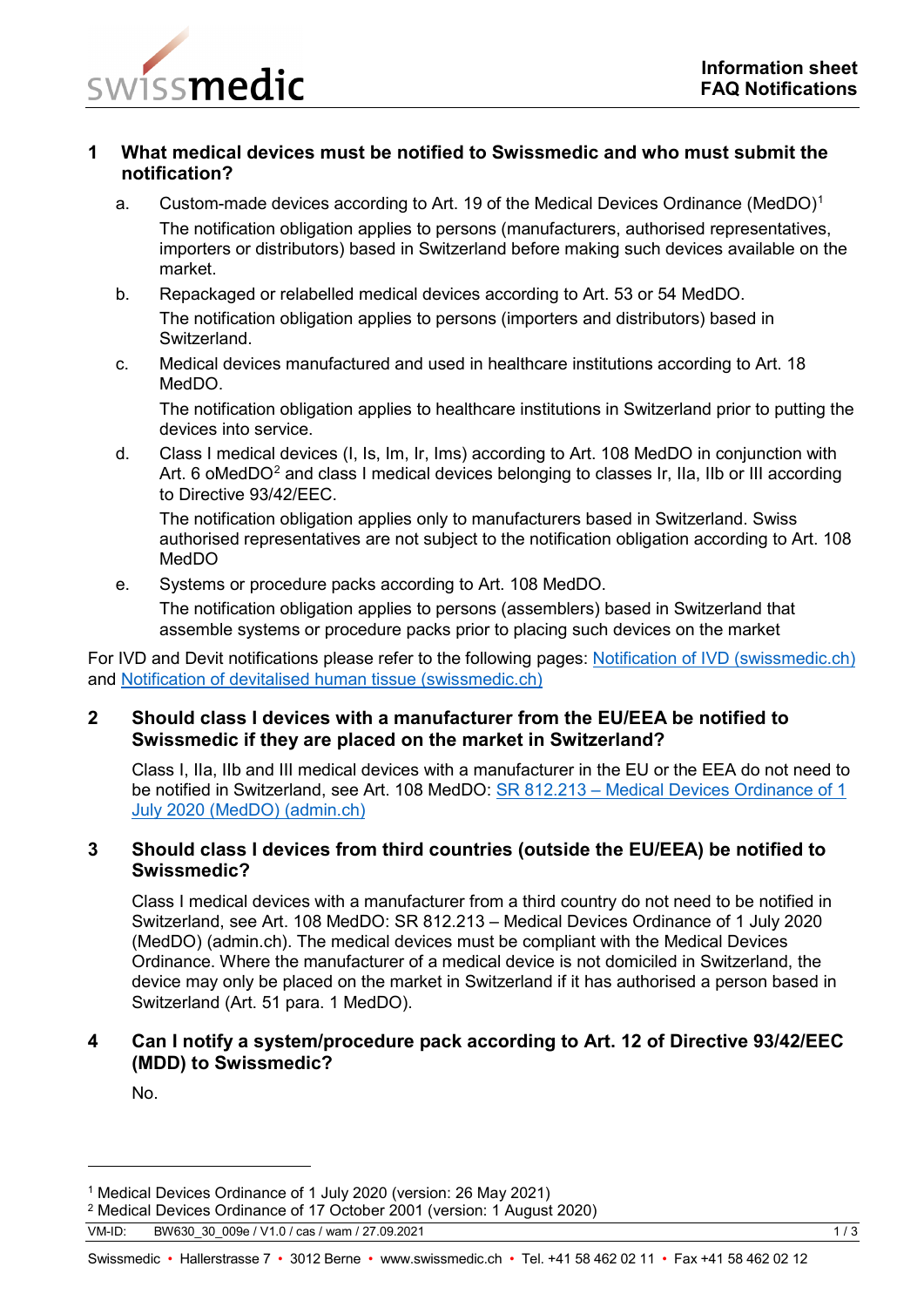## **5 Can I notify a system/procedure pack according to Art. 22 of the MDR to Swissmedic if some of the devices do not yet comply with MDR?**

Even if the devices are not yet MDR-certified, since 26 May 2021 a system/procedure pack may be placed on the market for the first time, and thus notified, only if a statement is drawn up according to Art. 22 MDR. Systems or procedure packs according to Art. 11 MedDO (Art. 22 MDR) can include both MDR and MDD devices, provided the MDD devices are still allowed to be placed on the market. Therefore, these devices do not yet need an MDR certificate.

## **6 Who has access to Eudamed?**

Eudamed 2 may be accessed only by authorities.

The link <https://ec.europa.eu/tools/eudamed/#/screen/home> leads to the new Eudamed (known as Eudamed 3). All entries relating to manufacturers and devices in Eudamed 3 are made by the company.

#### **7 Do devices with a declaration of conformity according to MDD that are already notified according to Art. 6 oMedDO need to be notified to Swissmedic again?**

Class I medical devices that were notified to Swissmedic according to Art. 6 oMedDO (declaration of conformity according to MDD) and that now need to satisfy the requirements of MDR must be notified to Swissmedic again.

### **8 Do devices with a declaration of conformity according to MDR that are already notified according to Art. 6 oMedDO need to be notified to Swissmedic again?**

A medical device that was notified as a medical device according to MDR before 26 May 2021 does not need to be notified again.

# **9 Where can a device code be obtained (EMDN/GMDN/UMDNS/EDMA)?**

The new EMDN nomenclature is issued by the European Commission: <https://webgate.ec.europa.eu/dyna2/emdn/>

The GMDN codes are issued by the GMDN agency [\(www.gmdnagency.org\)](http://www.gmdnagency.org/), the UMDNS codes by the ECRI institute [\(www.ecri.org/solutions/umdns\)](http://www.ecri.org/solutions/umdns). The EDMA codes can be used only for in vitro diagnostic medical devices.

### **10 Does the device code (EMDN/GMDN/UMDNS/EDMA) absolutely have to be stated in the notification?**

Yes. The device code is required for a notification according to Art. 108 MedDO

### **11 How much does a notification cost?**

A fee is charged (CHF 300 per notification) for all notifications according to Art. 18, 19, 53/54 and 108 MedDO. The decisive factor in charging this fee will be the date of receipt of the complete notification via the relevant form. A fee is not charged for amendments to a notification.

A **notification form** must be completed for **each device** or each device group. If several devices come under the same code (EMDN, GMDN or UMDNS), a joint notification can be submitted for this device group. In this case, a device list with all the necessary details of the devices must be submitted.

### **12 Must a CHRN be applied for in advance before a notification is submitted?**

No. Economic operators must register for a CHRN within three months of placing a device on the Swiss market for the first time.

VM-ID: BW630\_30\_009e / V1.0 / cas / wam / 27.09.2021 2 / 3